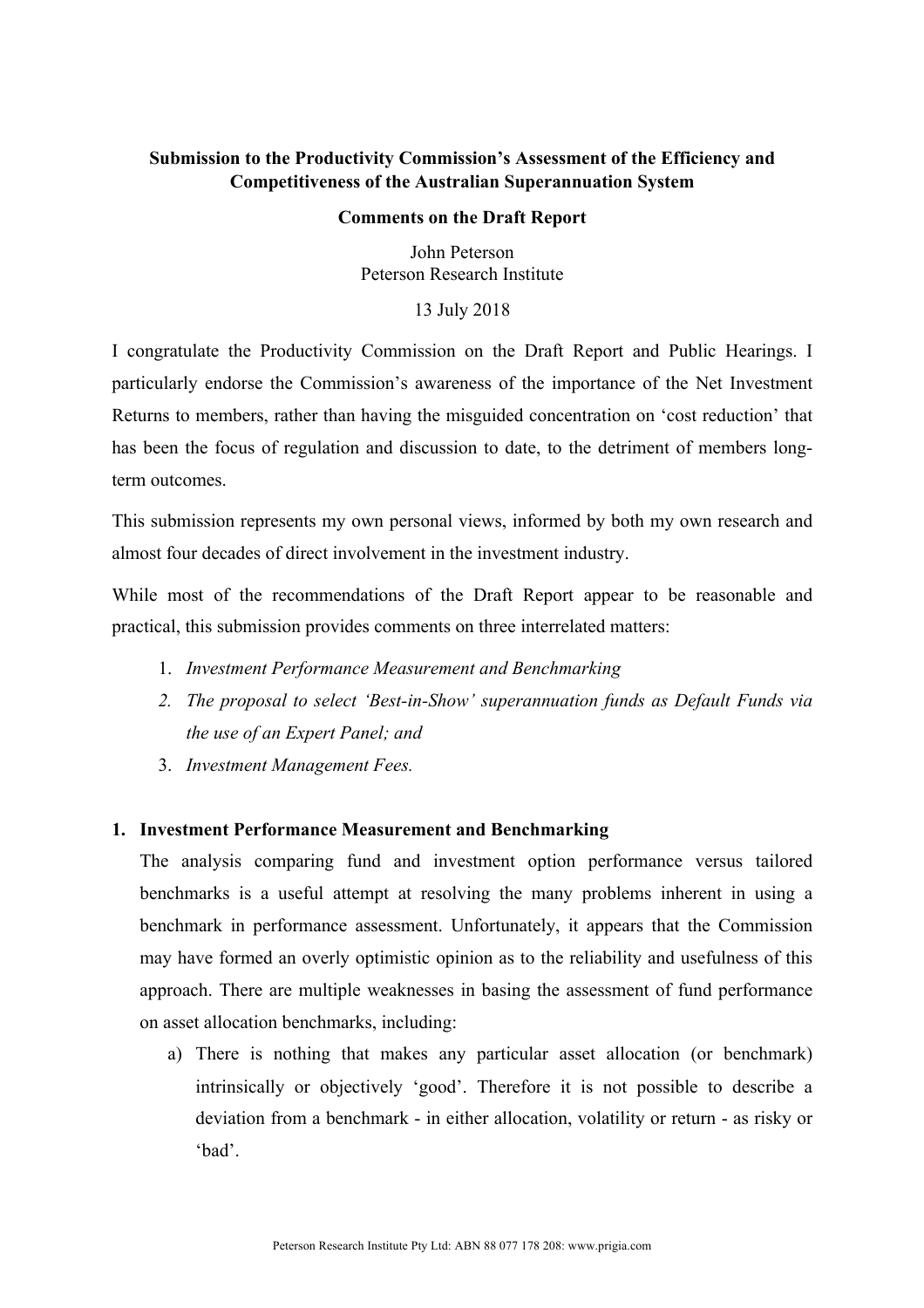This fact is generally not appreciated. However, as actual volatility and return characteristics of a particular asset allocation in the future cannot be known when it is established - as future asset class behaviour is subject to uncertainty – then the only thing that can be known with certainty is that expected characteristics and relationships (such as level and variability of returns, the relationship between asset market behaviour (correlations), and the relationship with liabilities) will not eventuate. This is hardly a feature that justifies using a particular asset allocation as a meaningful reference point against which to assess fund performance

b) The method used to determine the tailored benchmark asset allocations (BP1 and BP2) as described in Technical Supplement 4, is likely to have captured some aspects of active asset allocation decisions in the returns of the benchmarks. Ideally, a performance reference (or benchmark) would be defined at the beginning of the investment period and assessed at the end. (i.e. the assessment would be against an out-of-sample result.)

In this case it appears that the asset allocation of the BP1 and BP2 benchmarks were varied across the period, with no evidence provided that this change represented anything other than active decisions to move away from the then applying asset allocation at the fund level.

- c) The pool of investible assets is not static. This is particularly relevant over the investment period of the superannuation fund member – 40 plus years – but can also be significant in shorter time periods. For example, over the last 40 years the following changes occurred in the available set of investments;
	- a. Abolition of the 30/20 Rule
	- b. Currency exposures in overseas assets following the floating of the Australian Dollar in 1983
	- c. Over the counter instruments (swaps, options, etc.)
	- d. Infrastructure (evolved from the mid-1990's as an investible strategy)
	- e. Fund-of-Fund Hedge Fund and Private Equity strategies now largely abandoned at an institutional level
	- f. Volatility instruments (VIX, XIV, etc.)
	- g. Factor strategies (multiple types)
	- h. Exchange Traded Funds
	- i. Direct Lending Credit strategies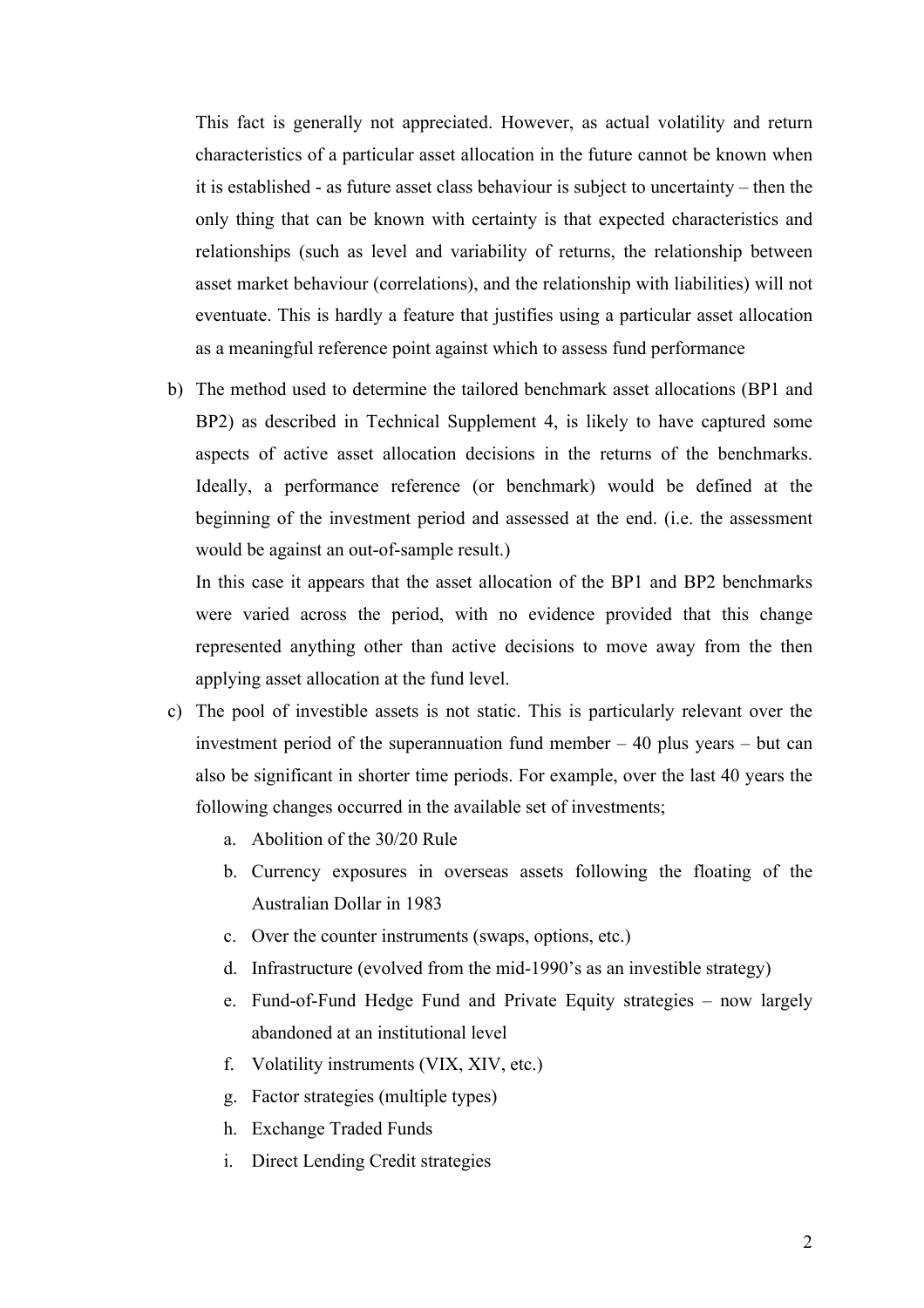As a result any asset allocation benchmark will require regular review and updating, which invalidates its use as a performance reference.

d) The expected, and actual, future results from any asset allocation is very uncertain – far more uncertain than is reflected in the Draft Report.

By way of explanation, we typically see, and hence perceive asset allocations in terms of expected portfolio risk and expected portfolio returns. Most commonly these asset allocations are represented by an 'efficient frontier' of portfolios as shown by the red line in Figure 1. (Note: Technically, the Efficient Frontier' is the portfolios with the highest expected return for each level of expected volatility – i.e. the full red line - however commonly only the upper-left segment is plotted.)

#### **Figure 1**



Additionally, as 'efficient' portfolios make up only a very small proportion (approximately 1%) of the possible portfolios given by a reasonable set of expected returns, expected volatilities, expected correlations, and allocation restrictions, it is useful to also plot the 'inefficient frontier'. This is in green in Figure 1.

The common practice of plotting the efficient frontier asset allocation as a line is highly misleading, in that it ignores what the horizontal axis (Volatility or Standard Deviation of returns) actually represents.

Under the scientific method it is normal practice to provide a measure of potential error or uncertainty of the outcome – i.e. the level of expected returns. This can be done in several ways, however in this case the most applicable method is to construct a Confidence Interval (CI) around the expected outcomes. The 95% CI around the efficient frontier in Figure 1 is plotted in Figure 2.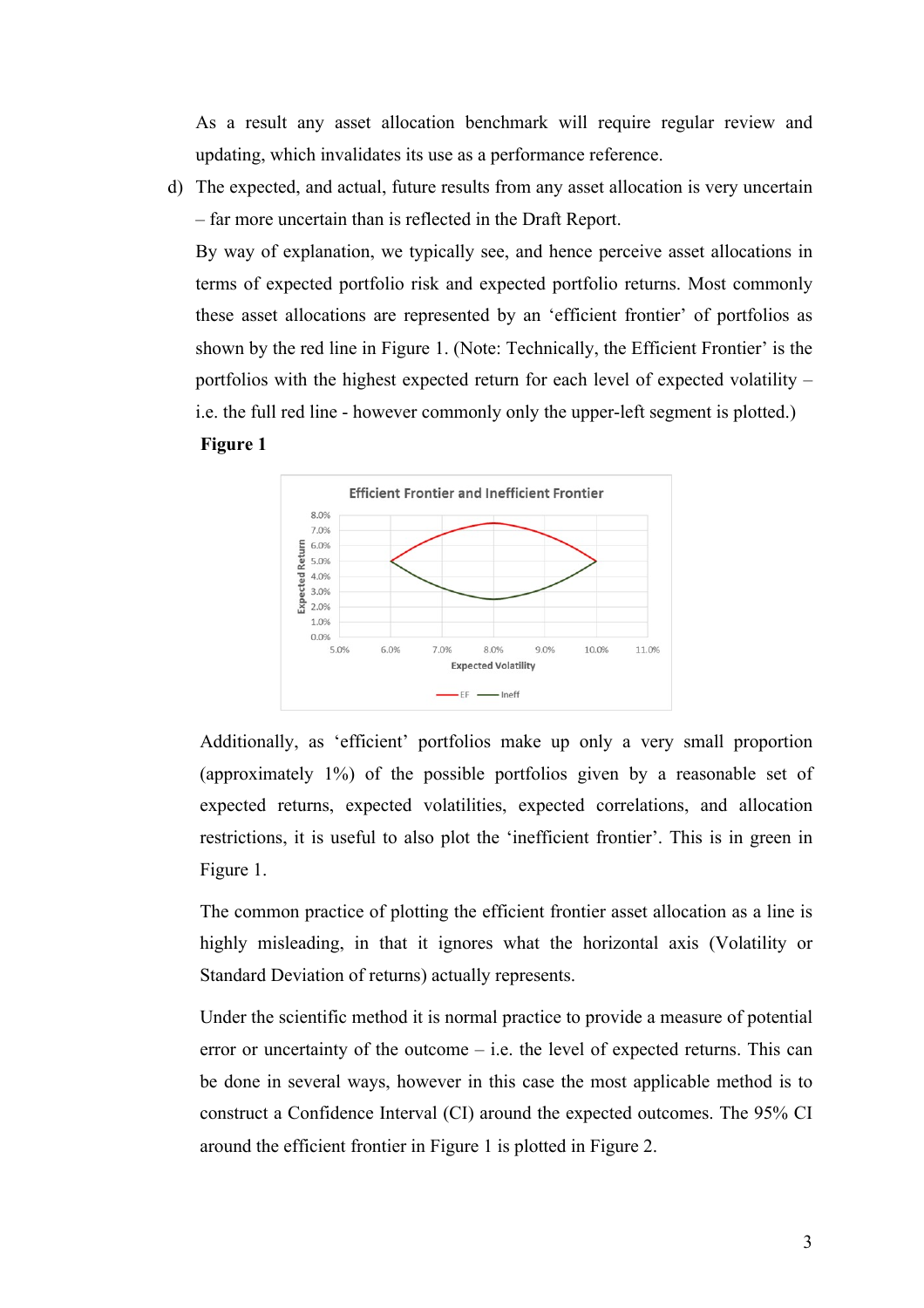### **Figure 2**



As can be seen from Figure 2, the range of returns within which the asset allocation portfolios on the efficient frontier can be expected to fall, with a 95% probability, is very wide – specifically 1.96 Standard Deviations (or 1.96 times the Volatility as Volatility equals Standard Deviation), either side of the efficient frontier.

Moreover, if we also plot the 95% CI for the inefficient frontier (see Figure 3) we can see that the Confidence Intervals for the efficient and inefficient frontiers overlap virtually completely.





In other words, there is virtually no statistical difference in the future return to be expected from any of the possible asset allocations (or benchmarks).

For these, and other reasons, the use of benchmark asset allocations in the assessment of fund performance is flawed. It follows therefore that selecting a particular level of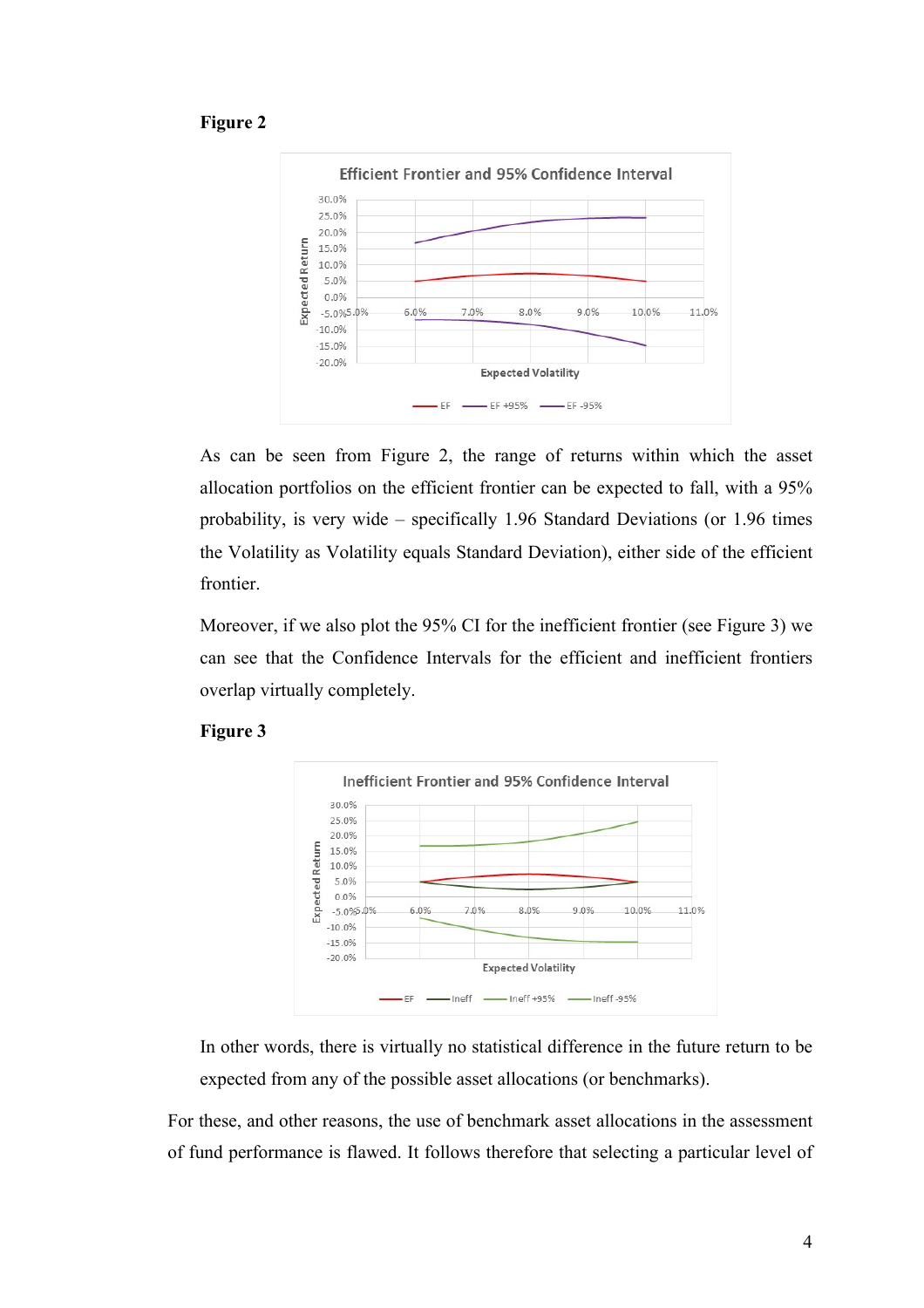underperformance of the benchmark - 0.25 percent, or 25 basis points is widely suggested in the Draft Report – is meaningless and almost certainly misleading.

I also note that the Commission perceives an, 'evidentiary need to analyse long-term investment performance by asset class — to afford an international investment performance comparison and a more robust system assessment' (p91). It is not at all clear that this perception has merit.

An analysis of asset class returns will not provide useful information about the performance of funds and options at an overall level – and hence assist with 'system assessment'. It is well recognised by practitioners that attempts to build-up overall fund performance from sector level attributions is not meaningful. Any measurement insight quickly gets swamped in a sea of cross-product (interaction) terms. The most practical, and meaningful, approach is to work with the highest level of aggregated data available – in this case fund level performance. It is likely that the same challenge would apply to 'international investment performance comparisons'.

Note: This observation is consistent with observation on page 16 of my September 2016 submission to the Commission that, 'This is a basic characteristic of complex systems in general, where the overall pattern of outcomes can be difficult, or impossible, to identify from the analysis of only a small part of the whole'.

I would therefore counsel against any expectation that asset class level performance assessment would prove useful in the assessment and selection of funds for inclusion in a 'Best-in-Show' list. The nature of the complexity of markets (Note: complex not random) is that it will be exceedingly rare for any fund to add value in all asset classes simultaneously in any particular period. If this were included as an assessment criteria, then the set of Best-in-Show funds would almost certainly be empty.

#### **2. 'Best-in-Show' Superannuation Funds and Expert Panel**

The idea of appointing a panel to select 'Best-in-Show' funds has a conceptual appeal, however such an approach is fraught with multiple issues, which almost certainly make it unworkable as proposed. I will comment on a limited number of specific aspects:

a) **Fund Selection**: The task that the Panel is to be set is essentially the same as the process used by investors (including superannuation funds) to select investment managers. The best practice approach to manager selection is an inherently subjective process, with the assessment of past performance used primarily as a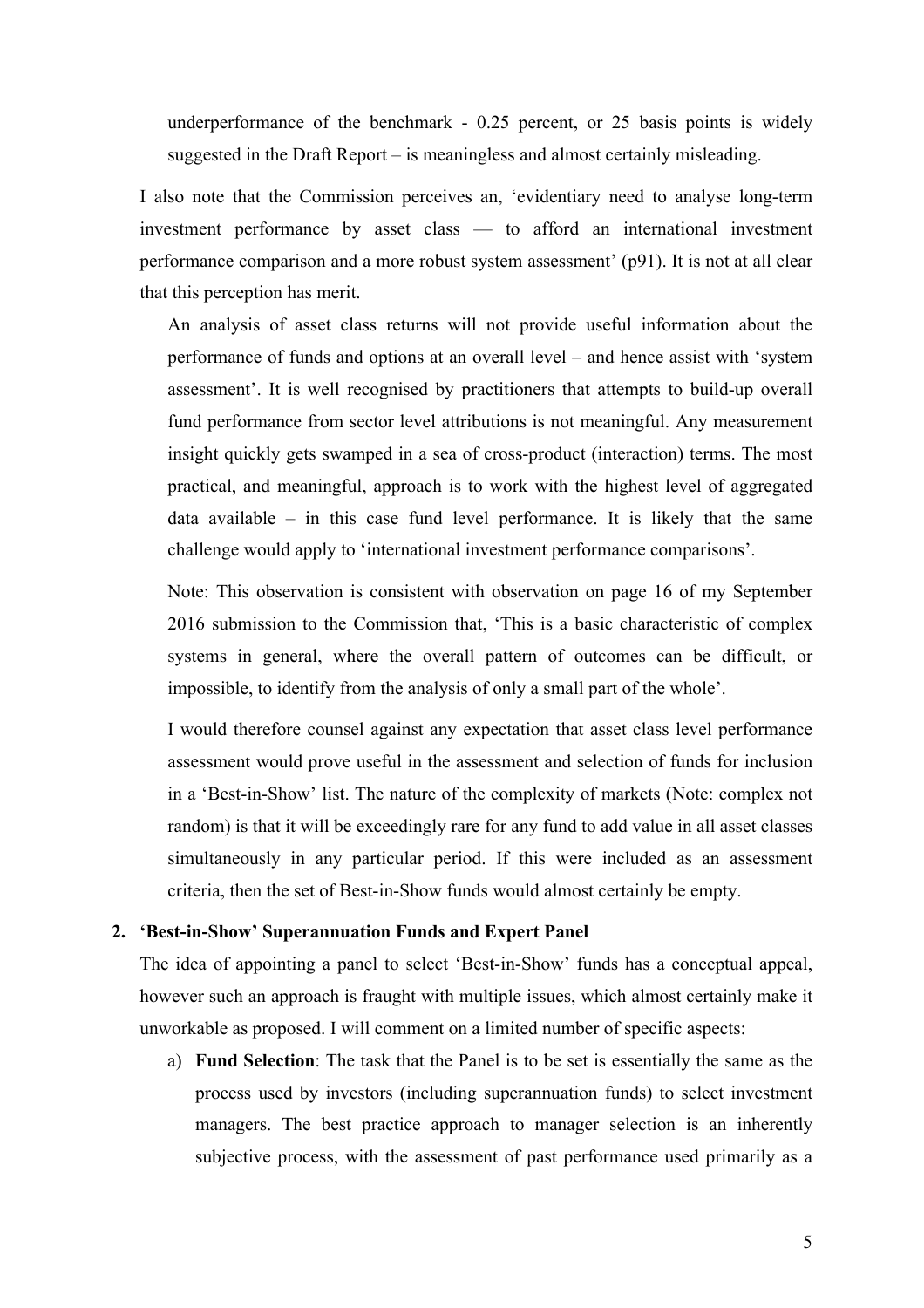$checking procedure - i.e.$  to confirm whether past performance reconciles with the managers skills and investment approach. Under such an approach underperformance of a 'market benchmark' in certain market conditions, or over a period of time, may be confirmatory, and not a reason to form a negative view.

Further, the September 2016 submission noted that managers who performed consistently would be found in the second and third quartiles of relative performance. The same applies to superannuation funds, with the optimal fund for a 'whole-of-working-life' investment outcome being one who consistently adds value over time, while avoiding extreme outcomes along the way as a result of good and bad luck.

I have included below (Figure 4) a slightly modified version of the Pattern of Performance that would be expected when active managers are adding value in complex markets.



## **Figure 4**

In this case, those managers who performed in the first quartile in both the first and second periods – which we have determined will be primarily due to luck – are highlighted in red. If we consider the Sharpe Ratio (which like all concept of 'risk adjusted' returns is based on calculating a ratio of return to volatility), then the reality will be that a preponderance of the managers with the highest Sharpe Ratio will be found in the upper-left corner. (The reason for this is that volatility is actually quite stable relative to the dispersion of returns, and therefore the volatility of most managers will be largely similar.)

The implication is that those managers with the highest Sharpe Ratio's will tend to be those who are the least consistent, but have happened to have had back-to-back lucky results. The same concept applies to all other forms of statistical 'risk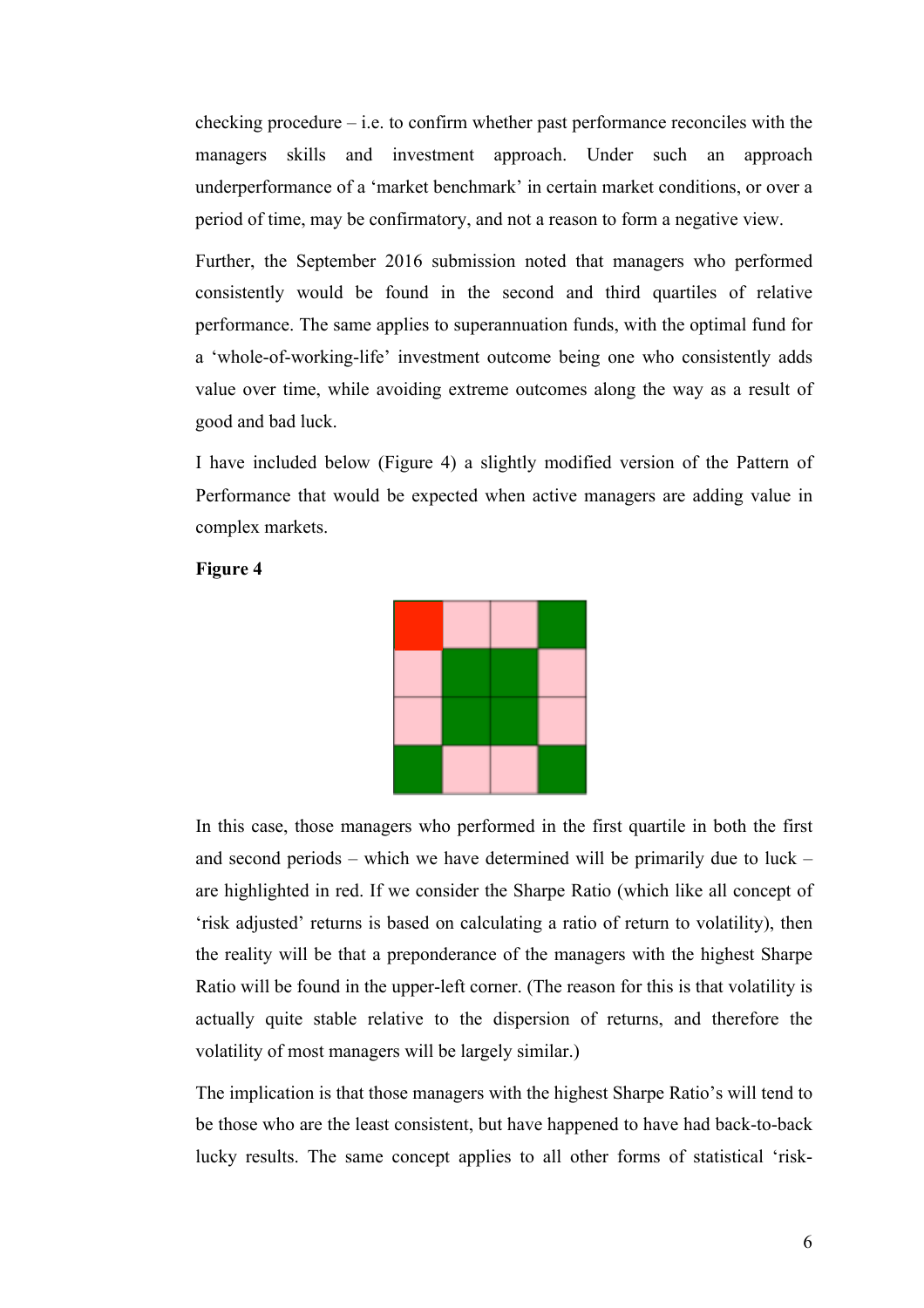adjustment'. It also applies equally to superannuation funds as it does to investment managers.

Given the above considerations there is unfortunately no evidence to support the assertion on page 35 of the Draft Report that, "Our changes to default allocation will immediately benefit new entrants to the workforce by placing most in a fund that **is likely to deliver the best outcomes**", (emphasis added).

In short, the task of selecting those funds who will be the best performers going forward is extremely difficult, and requires significant appreciation and understanding across a wide range of assessment criteria. I suspect that the proposal in the Draft report underestimates the difficulty inherent in selecting the Panel.

b) The proposal to select 10 'Best-in-Show' superannuation funds as default funds will elicit **behavioural responses** from industry participants which are very likely to produce unintended consequences.

The Commission appears to be underestimating the impact on 'Best-in-Show' selection on flows to, and thus the economic value to be gained by, the ordained funds. Specifically, I refer to Figure 13 on page 36 of the Draft Report and associated analysis. The analysis does not take into account the behavioural response of financial advisers who, under the new regime, will be motivated – indeed probably required – to recommend allocations, including switches, to 'endorsed' funds to clients when giving advice. Thus, the financial benefit for a fund of inclusion on the Best-in-Show list is likely to be much more significant than anticipated. Of course, the corollary also applies in that a failure to be included on the list is likely to have greater adverse effects on funds in terms of slower growth (or net loss) in members over time, with related negative scale impacts.

c) Selection of a Best-in-Show list will potentially have unintended adverse effects on innovation and competition across the industry by restricting the entry of new participants and products. Specifically, potential new entrants will find it less attractive under the proposed regime as financial success will depend not only on factors under their control, such as product characteristics, distribution and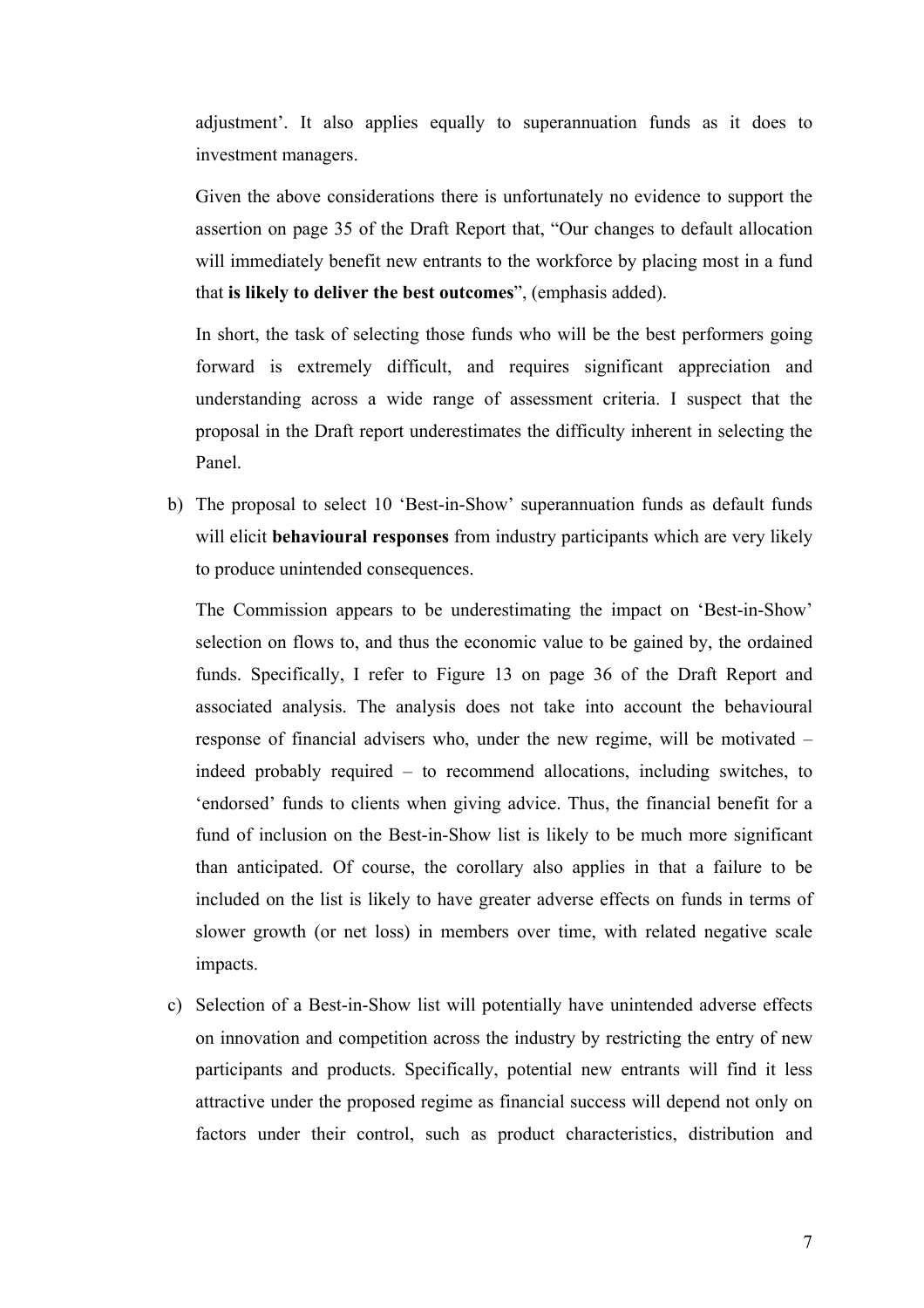marketing, but also on the uncertain prospect of being selected on the Best-in-Show list at some indeterminate time in the future.

While members of the Panel may be selected using defined criteria and with the best of intentions, the reality is that the current consensus views – or orthodoxy will tend to dominate the Panel's perceptions, and this will almost certainly favour the incumbents. A few examples of this effect include:

- a. In the late 1970's / early 1980's the management of superannuation fund assets was dominated by the large mutuals, specifically AMP and National Mutual, and the banks. Around that time a number of innovative new superannuation fund managers such as Bankers Trust (BT) and County Natwest emerged. While in hindsight the new skills and approaches introduced proved highly effective and beneficial to funds and their members, it is highly unlikely that these managers would have been accepted and endorsed as being Best-in-Show by a Panel unconsciously steeped in the then current orthodox views around 'best practice'.
- b. In the period leading up to the stock-market crash in October 1987, a significant number of superannuation fund trustees, on the basis of what was perceived by them to be the 'best' available independent advice, switched managers from BT to other 'higher performing' fund managers such as Equitilink, SPAL and ANZCAP. (In the year to June 1987 the BT fund had earned only 50%, while the higher performing funds had earned 70% plus.) After the October crash many of those same superannuation funds returned their investments to BT – but often with only cents in the dollar remaining. A Panel selected prior to the crash in 1987 would have been likely to have a very different set of members than one selected post October.
- c. Towards the end of the 1980's and in the early 1990's, partly in reaction to the October 1987 stock market crash, the superannuation industry consultants, in particular led by what was then Tower Perrin Foster & Crosby (TPF&C – now part of Willis Towers Watson), strongly endorsed superannuation funds that they advised implementing new investment strategies based on the adoption of long-term static (a.k.a. Strategic) asset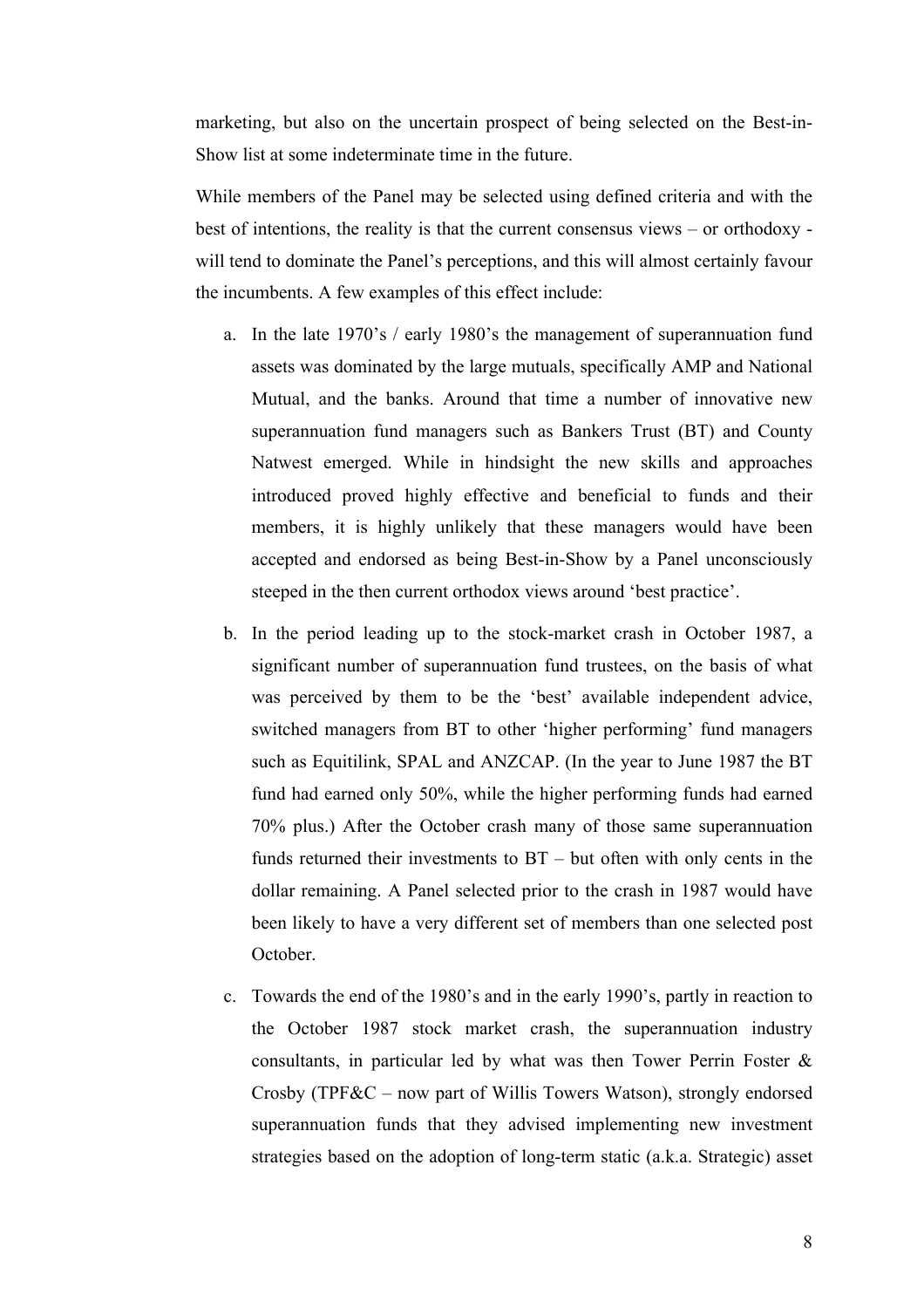allocations implemented through specialist, rather than diversified multiasset class, managers. This was viewed / sold as 'best practice' at the time. Of course today all investment consultants endorse, and sell, non-static (i.e. dynamic) approaches to asset allocation, and many superannuation funds are recreating diversified multi-asset class managers through the insourcing of their investment functions.

d. As a final example I refer to the apparent 'capture' of the superannuation industry's principal regulators (APRA and ASIC) by the current academic orthodox view that, 'as investment managers cannot consistently add value, or that if some can it is impossible to select them in advance, then all investment management fees are 'bad' and fund members will unambiguously benefit by reducing investment costs'. This argument is clearly fallacious, however this has not stopped the introduction of distorting 'fee and cost reporting' arrangements (including, but not limited to RG97), which, as demonstrated in my previous submission, are currently costing superannuation fund members billions of dollars each year in foregone returns. (I should note that at the time of writing, the Report of ASIC's Review of Fees and Costs Disclosure in Relation to Superannuation and Managed Investment Products, while imminent, has not been released.)

It is also worth being cognisant of the glaring inconsistency between the positions of ASIC and APRA, who reject the possibility of selecting mangers who can outperform, and the Commissions proposal to establish a Panel to select managers (i.e. funds) who will outperform. While I see significant difficulties in the Commission's proposal, I do however strongly support the view that it is possible, although difficult, to select managers who will add value going forward.

In summary, the proposal to establish an expert Panel, with the objective of selecting a set of 10 'Best-in-Show' funds to constitute a default list, has significant challenges. On the other hand, such a Panel may be very appropriately used in selecting funds that should be removed from the industry under, or in conjunction with, an Elevated Threshold for MySuper authorisations. I can see significant benefits in having this process overseen and decided upon by an expert Panel, rather than by a regulator.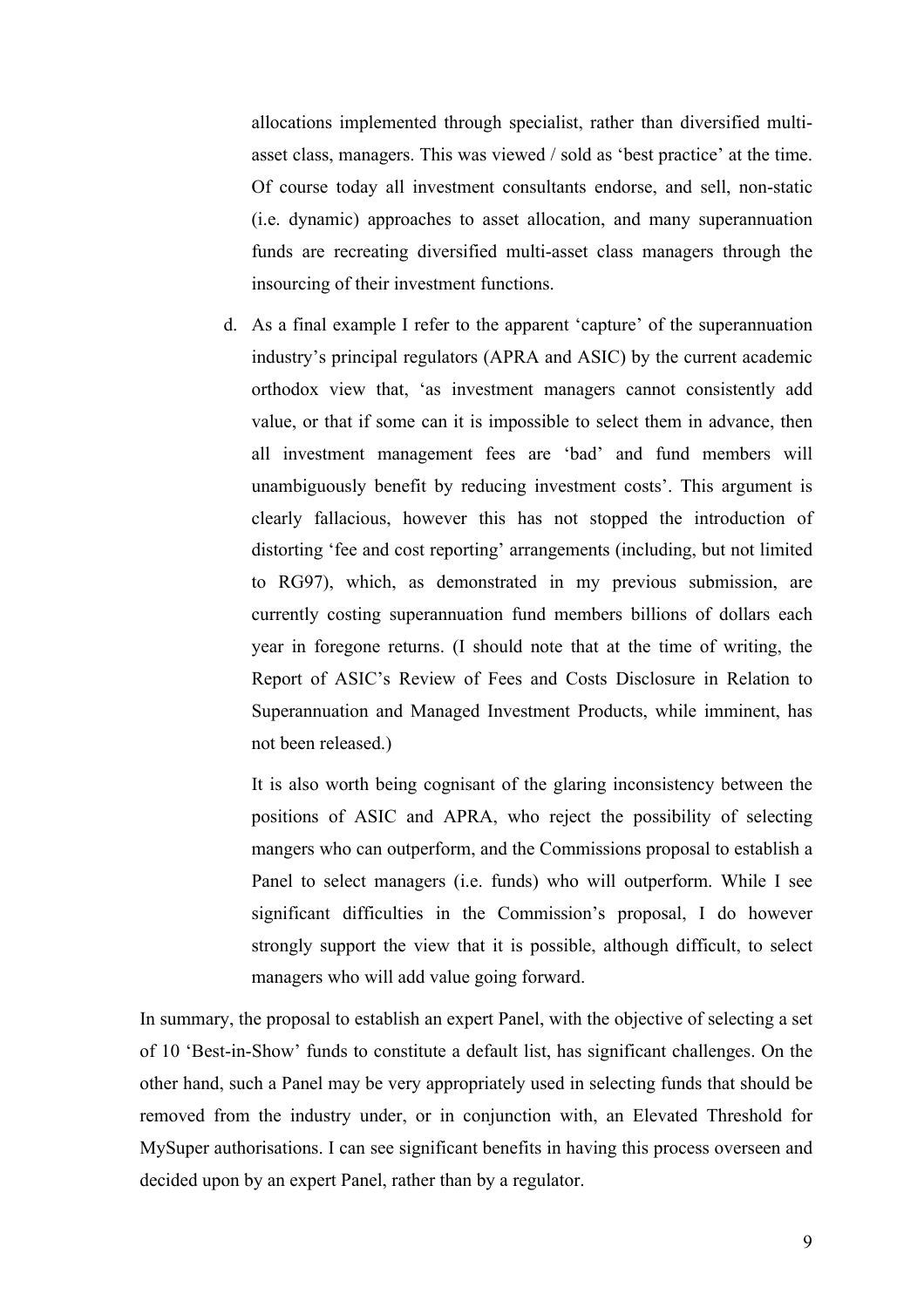#### **3. Investment Management Fees**

The Draft Report observes correctly that higher fees reduce returns to members. However, there is insufficient differentiation between the impact of different types of fees.

Few would argue that reducing administration fees, and scale related reductions in investment fees, are beneficial and contribute to higher end balances for members.

On the other hand, the payment of investment fees to active investment managers by superannuation funds has contributed to higher net returns and balances. While it is tempting to launch into a full analysis and explanation of this assertion, it may be more appropriate to give two common sense and public examples of where and why this occurs:

a) First, the Productivity Commission, in its Draft Report on the Assessment of the Efficiency and Competitiveness of the Australian Superannuation System of April 2018, calculated the returns for two asset allocation 'benchmarks' – BP1 and BP2 – against which to compare funds' performances.

Based on the explanatory information contained in Box 2.2 (page 95) and Technical Supplement 4, it appears that the principal difference between BP1 and BP2 is that unlisted asset classes - in particular Direct Property, Infrastructure and Private Equity – are incorporated into BP2, whereas all asset classes in BP1 is are **listed** 

The return sources provided indicates that most, if not all, of the listed asset classes are described by passive market indexes (net of fees and tax effects). Alternatively, the unlisted asset classes have the characteristic that they do not exist without the application of manager skill, and hence the incurring of active manager fees.

**The most important result found by the analysis conducted is** not how funds performed relative to the benchmarks (this is discussed under (1) above), but **the fact that in all cases the higher fee BP2 benchmarks materially outperformed the lower fee BP1 benchmarks.**

While the 2006-2015 return of 5.49% p.a. for the BP1 benchmark is reported in Figure 2.3, the return for BP2 appears to have been omitted. In any case, a visual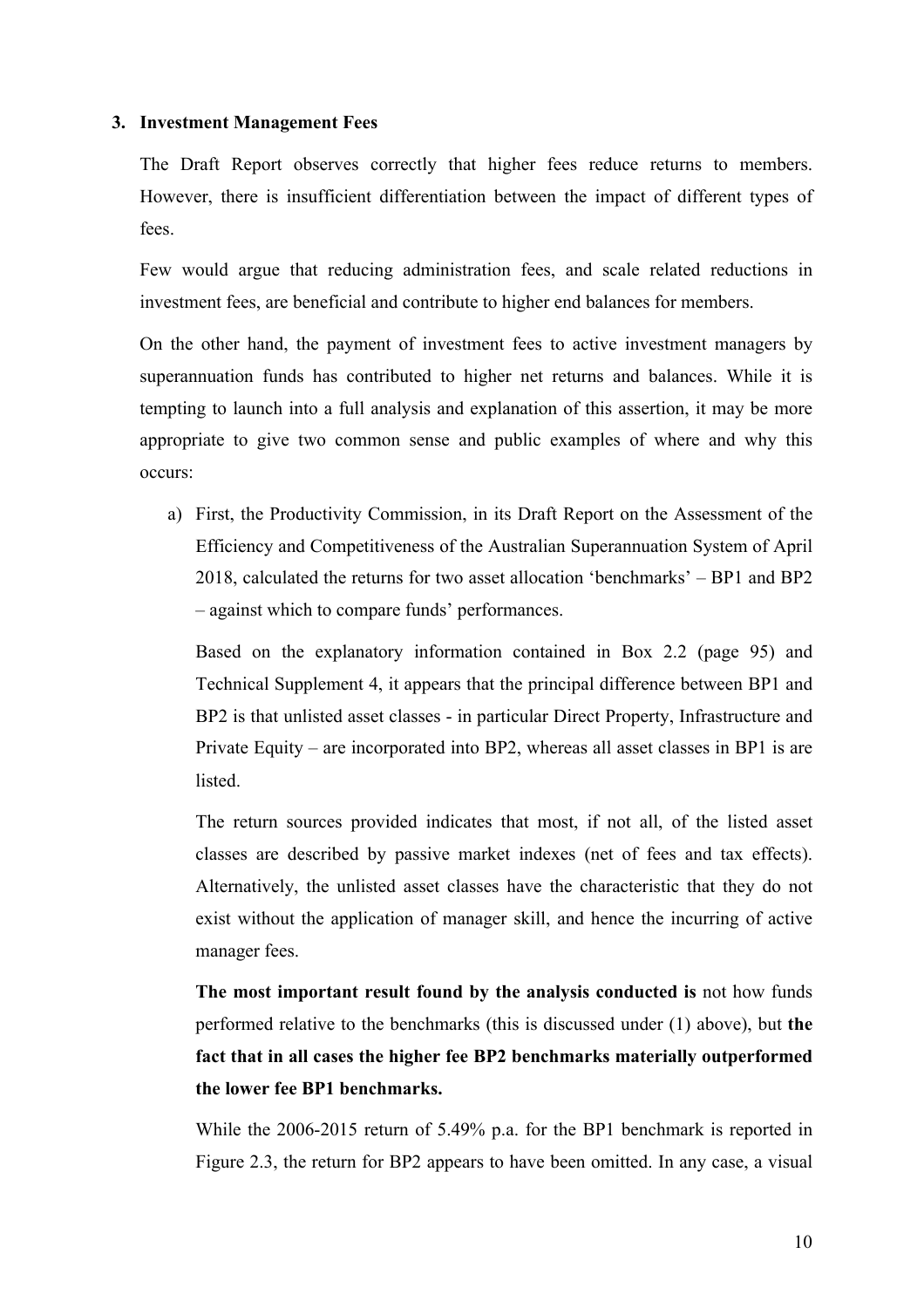inspection suggests that BP2 outperformed BP1 by more than 0.5% p.a. over the period. This underperformance by BP1 is significantly larger than the 0.25% p.a. margin suggested by the Commission (p 95) as the threshold for identifying 'underperformance'.

The important issue, that is largely ignored in the debate around the cost or benefit of investment management fees, is that there are two effects that occur when investment management fees are reduced:

- i. Actively managed investments in core asset classes are reduced and replaced by indexed strategies; and
- ii. Asset allocations to investment strategies that only exist as a result of the application of manager skill – such as Unlisted Property, Private Equity, infrastructure and Hedge Funds – are reduced.

Both of these adjustments can be expected to reduce fund returns over time. The Productivity Commission's analysis highlights these effects

b) Second, two large superannuation funds have, whether consciously or not, been conducting scientific experiments that compare the impact of reducing fees on superannuation fund returns. Specifically, both Australian Super and Hostplus have created indexed (i.e. low investment management fee) investment options with essentially the same risk and return expectations as their actively managed Balanced investment options.

The return from these strategies for the 7 years that the experiments have been running are set out in Figures 5 (Australian Super's options) and Figure 6 (Hostplus's options).

**Figure 5:** Australian Super Active and Passive Investment Options to June 2018

| Option                   | 1 Year | 2 Years<br>p.a. | 3 Years<br>р.а. | 5 Years<br>p.a. | 7 Years<br>p.a. |
|--------------------------|--------|-----------------|-----------------|-----------------|-----------------|
| <b>Balanced (Active)</b> | 11.08% | 11.76%          | 9.30%           | 10.51%          | 9.81%           |
| Indexed Diversified      | 9.41%  | 9.05%           | 6.88%           | 8.01%           | 7.34%           |
|                          |        |                 |                 |                 |                 |
| Active Outperformance    | 1.67%  | 271%            | 2.42%           | 2.50%           | 2.47%           |

| Option                   | 1 Year | 2 Years<br>p.a. | 3 Years<br>р.а. | 5 Years<br>p.a. | 7 Years<br>р.а. |
|--------------------------|--------|-----------------|-----------------|-----------------|-----------------|
| <b>Balanced (Active)</b> | 11.67% | 12.43%          | 9.90%           | 10.85%          | 10.14%          |
| <b>Indexed Balanced</b>  | 9.61%  | 9.93%           | 7.29%           | 9.38%           | 9.33%           |
|                          |        |                 |                 |                 |                 |
| Active Outperformance    | 2.06%  | 2.50%           | 2.61%           | 1.47%           | 0.81%           |